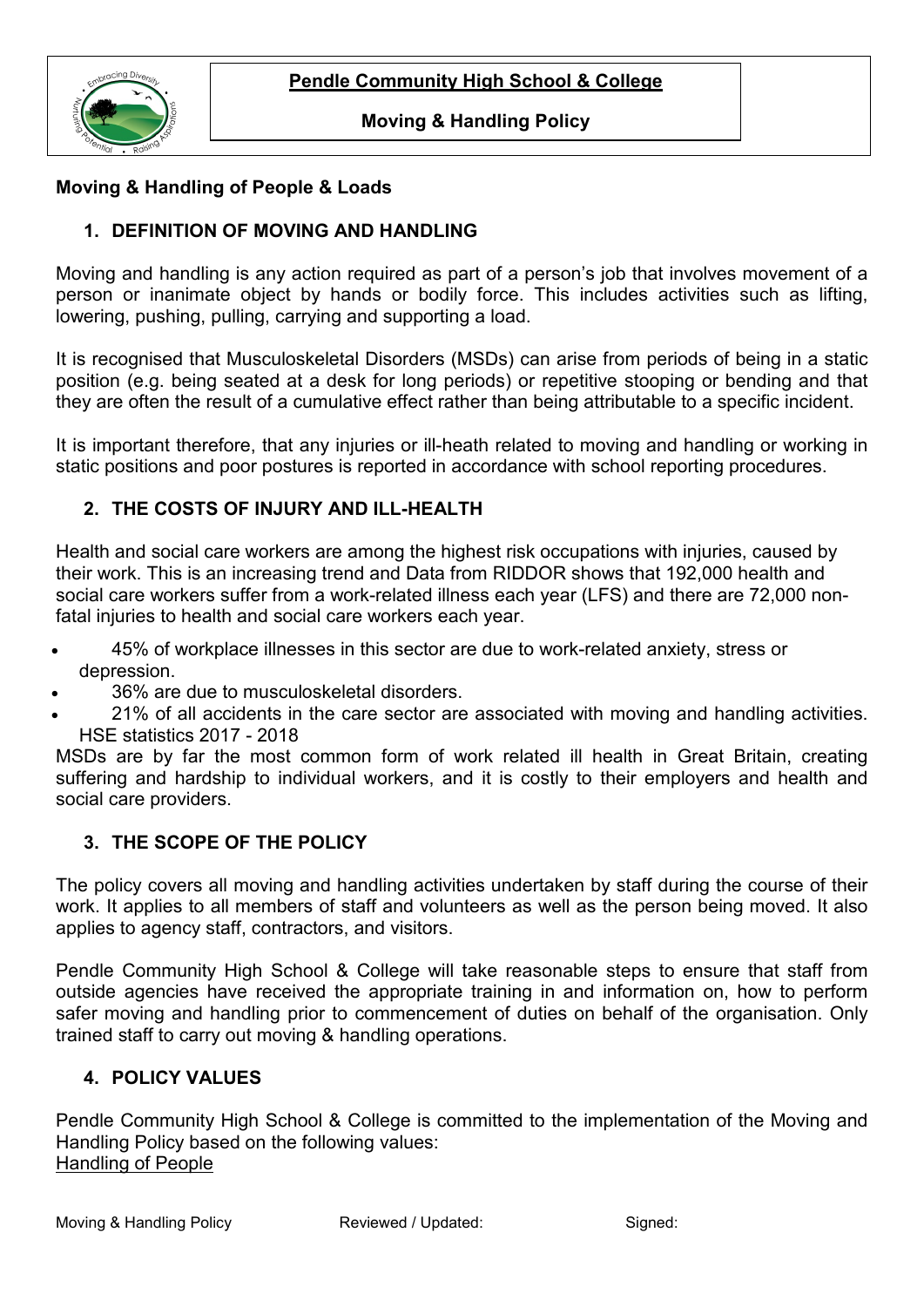- Each person who needs assistance with moving and handling will be individually assessed by a trained and competent member of staff taking into account their individuals needs, capabilities and circumstances. A balanced approach will be followed which considers the person's human rights as well as the need to protect staff from injury.
- As part of the risk assessment the risks and benefits to the person will be balanced alongside the need for staff safety.
- The person and, where appropriate, those acting on their behalf, will be actively involved in the moving and handling assessment and decision making process.
- A problem solving approach will be adopted which considers the use of a variety of handling methods and equipment to reduce the risk of injury. The independence of the person involved in being assisted to be moved will be encouraged at all times.
- The assessment will identify the number of staff that will be required to safely move the person. There will be many situations where more than one member of staff will be required.
- Following assessment, a written individual moving and handling plan will be produced which will be reviewed at appropriate intervals or when circumstances change. A copy of the person's moving and handling assessment and handling plan will be available for staff to refer to on the T drive or in their individual files
- Manual lifting of adult people will be avoided as far as is practicable in all but exceptional or situations that pose risk of injury to themselves or other people. Hoists, sliding aids and other specialised equipment should be used whenever possible but in some situations manual lifting may be required.
- Methods of avoiding or reducing the risk of injury are employed based on a full risk assessment. This takes account of the young person's developmental, communication and physical needs, manual handling risk factors including the weight of the young person.
- Moving and handling equipment may not always be required and manual-handling techniques may be used based on an individual risk assessment and staff ensure that they follow safer handling principles.

# **Load Handling**

- A minimal lifting approach will be applied to load handling situations based on a full risk assessment, which takes account of factors such as size, shape, weight and design of the load. Mechanical aids should be utilised whenever possible.
- Whenever possible, the risk of injury from load handling problems should be reduced by implementing measures at strategic level. Good planning and design at the workplace will often eliminate hazards at an early stage.
- Safe systems of transportation will be readily available for the movement of goods, supplies and equipment e.g. trolleys.

# **5.ORGANISATIONAL RESPONSIBILITIES**

The Headteacher & Governors retain the overall responsibility within school for the implementation of the policy. This includes for example, ensuring that sufficient resources are made available for the purchase of moving and handling equipment, the provision of training for all staff and the availability of specialist staff to support the risk assessment process.

Pendle Community High School & College has a legal duty so far as is reasonably practicable to ensure that: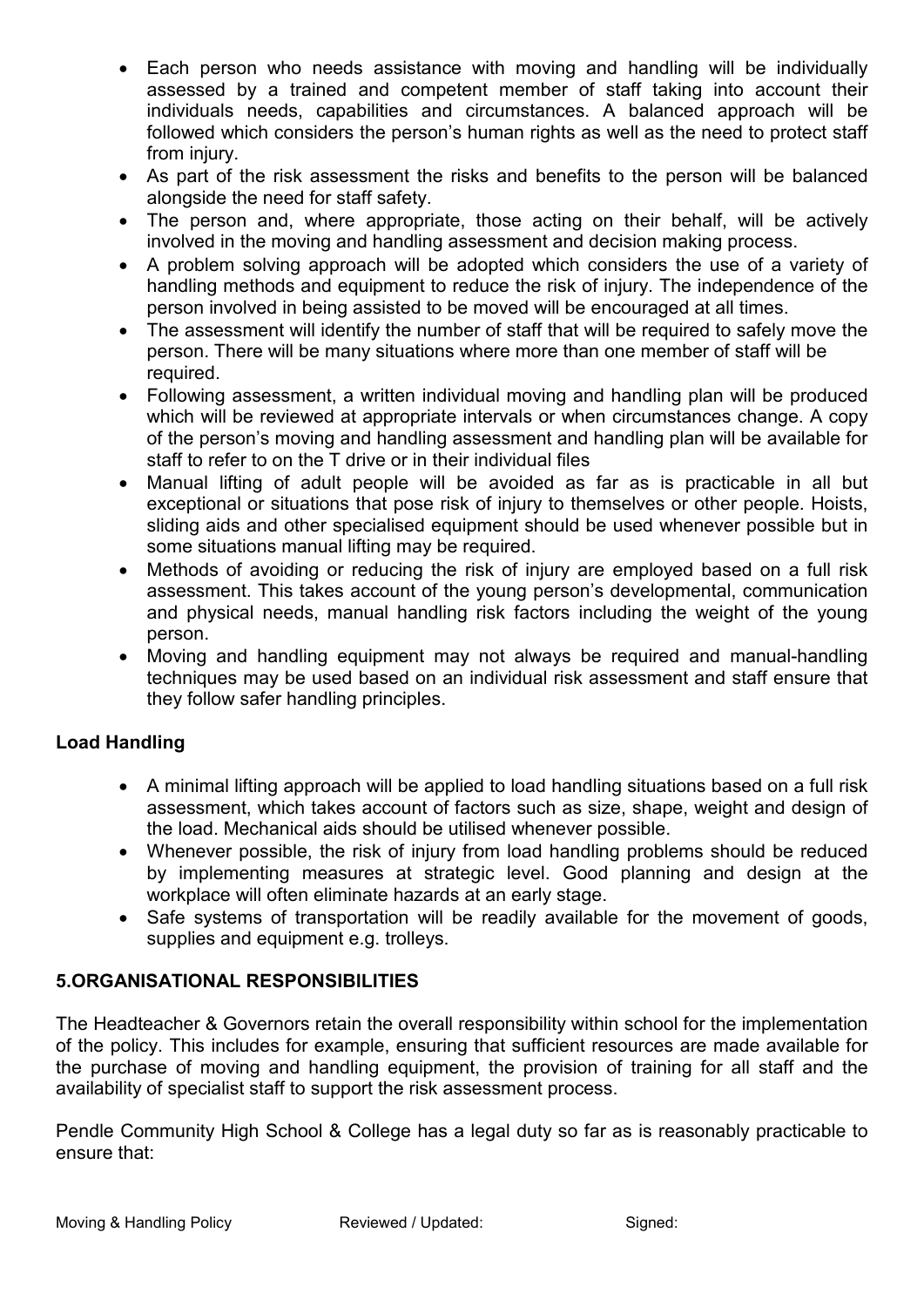• The need for hazardous moving and handling is **avoided** or, when it cannot be avoided, an **assessment** is made of the operation and where there is a risk of injury, appropriate steps taken to **reduce the risk** to the lowest possible level.

The assessment must follow the ergonomic approach and take into account the following factors:

- Characteristics of the load
- Physical capabilities of the individual worker
- The working environment
- The requirements of the task
- A safe working environment and safe systems of work are provided including the necessary aids and equipment.

# **6. MANAGEMENT RESPONSIBILITIES**

Senior staff or subject leaders e.g. Subject Lead for Physical Development have the responsibility, so far as is reasonably practicable, for ensuring that arrangements are made under the policy are implemented properly. This includes:

### **Safe Working Practices and Systems of Work**

- Being aware of the moving and handling tasks that occur within their area of responsibility and avoiding the need for employees to undertake any moving and handling tasks which involve a high risk of injury.
- The introduction of appropriate risk reduction measures where the handling task cannot be avoided. This may include the use of mechanical aids, redesigning the handling task or changing the environment.
- Supervising staff to ensure that safe working practices are being followed and that equipment is being used where applicable.
- Ensuring that adequate staffing levels are maintained to meet moving and handling requirements.
- Making sure that staff wear the appropriate clothing and footwear for moving and handling. In some situations, this may include personal protective equipment e.g. gloves and special footwear.

### **Risk Assessments**

Risk assessments are undertaken of hazardous moving and handling tasks or situations within the workplace. Specialist support and advice can be obtained where appropriate from the Moving and Handling Advisor/Trainers. Making a clear, written record of the assessment and communicate its findings to all staff involved.

There are regular reviews of risk assessments and arrangements for the risk assessment to be repeated if they are no longer valid due to changes in the work situation. All risk assessments are to be written and be available for all staff involved in moving & handling.

### **Training**

All staff access moving and handling training including on - going updates. All

new staff undertake a moving and handling course, as part of the formal induction programme, and where possible, before commencement of duties in the workplace. All staff are trained and once completed act as a role model for staff.

### **Equipment**

Moving & Handling Policy **Reviewed / Updated:** Signed: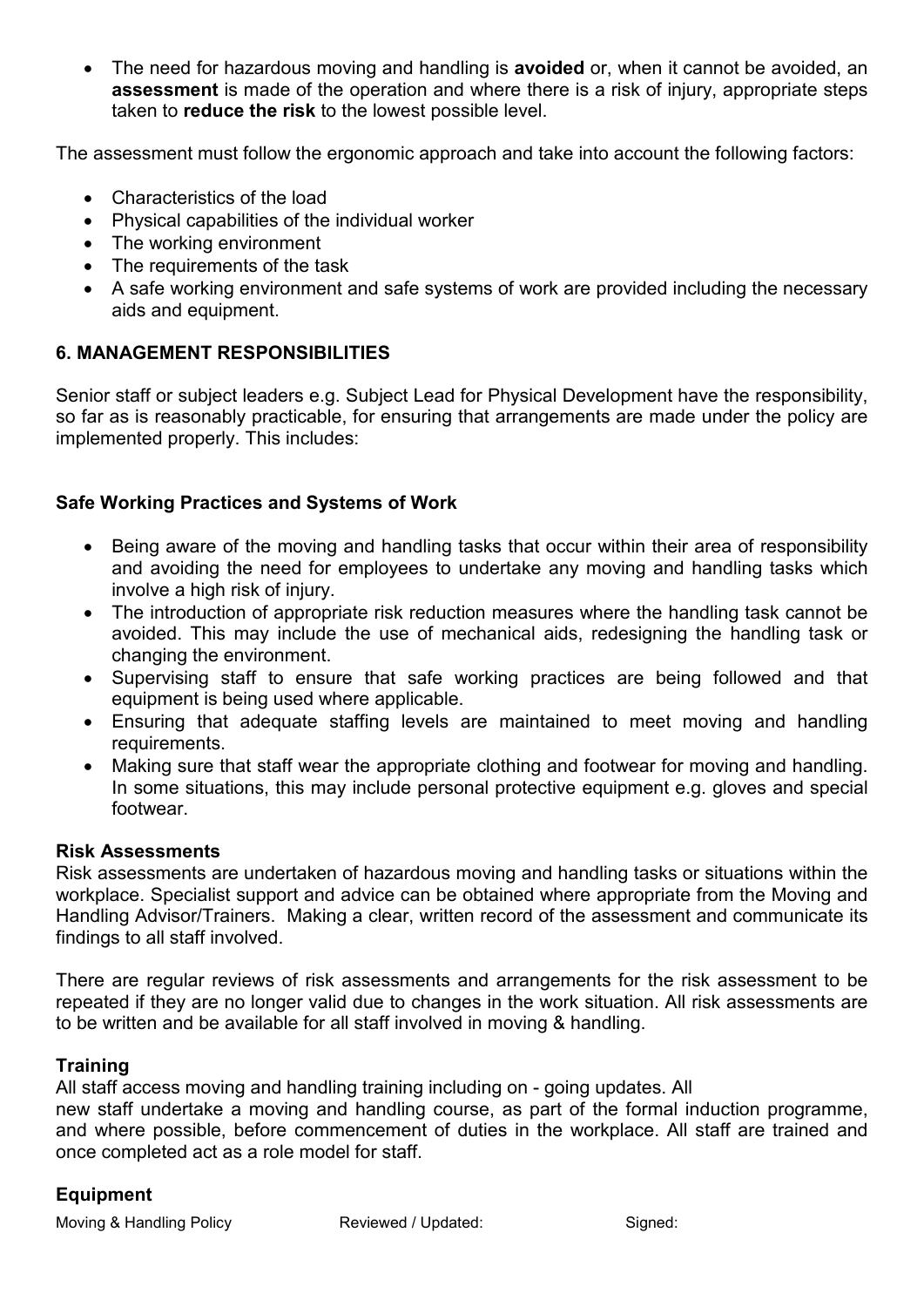Suitable and sufficient mechanical aids are provided and these are properly maintained and easily accessible for staff. Systems are in place to make sure that equipment is only used by staff who have been properly trained in its use ensuring that all moving and handling equipment and accessories are thoroughly examined, serviced and maintained in accordance with The Lifting Operations and Lifting Equipment Regulations 1998 (LOLER) and the Provision and Use of Work Equipment Regulations 1998 (PUWER).

#### **Staff Health**

The Senior Leadership team are responsible for making adjustments for any known health problems which might have a bearing on an existing employee's ability to carry out moving and handling tasks in safety. Referral is made to the Occupational Health service if there is any good reason to suspect that an individual's state of health might significantly increase the risk of injury from moving and handling activities.

#### **Accident/Incident Reporting**

The Senior Leadership team are responsible for maintaining records of accident and ill-health related to moving and handling and to investigate the circumstances surrounding the accident or incident. All staff have the responsibility for reporting unresolved problems and deficiencies to senior staff such as lack of equipment, unsafe working conditions or lack of trained staff.

### **7. EMPLOYEE RESPONSIBILITIES**

Employees have a legal duty to take reasonable care of their own health and safety and that of others who may be affected by what they do or do not do. Staff must therefore:

- Work within their own limitations and not carry out any activity for which they are not competent.
- Co-operate with those staff conducting risk assessments for moving and handling.
- Look out for hazards.
- Use equipment provided e.g. hoists.
- Follow safe working practices.
- Not interfere with or misuse any equipment or aids that have been provided.
- Not use equipment that they have not been trained to use.
- Follow training and instructions provided on moving and handling e.g. moving and handling protocols, personal moving and handling plans and guidance from training courses.

Look out for hazards and report any unsafe situation to senior staff. This includes things such as:

- Faulty equipment which should be labelled and taken out of use.
- Unsafe working practices
- High risk handling procedures
- Environmental problems
- Lack of staff
- Attend moving and handling training including updates for their area of work.
- Report pregnancy or any medical conditions, which may affect their ability to perform moving and handling activities to senior staff.
- Wear suitable work clothing and footwear for moving and handling and comply with the Dress Code for their area of work.

### **8. DRESS CODE FOR MOVING AND HANDLING ACTIVITIES**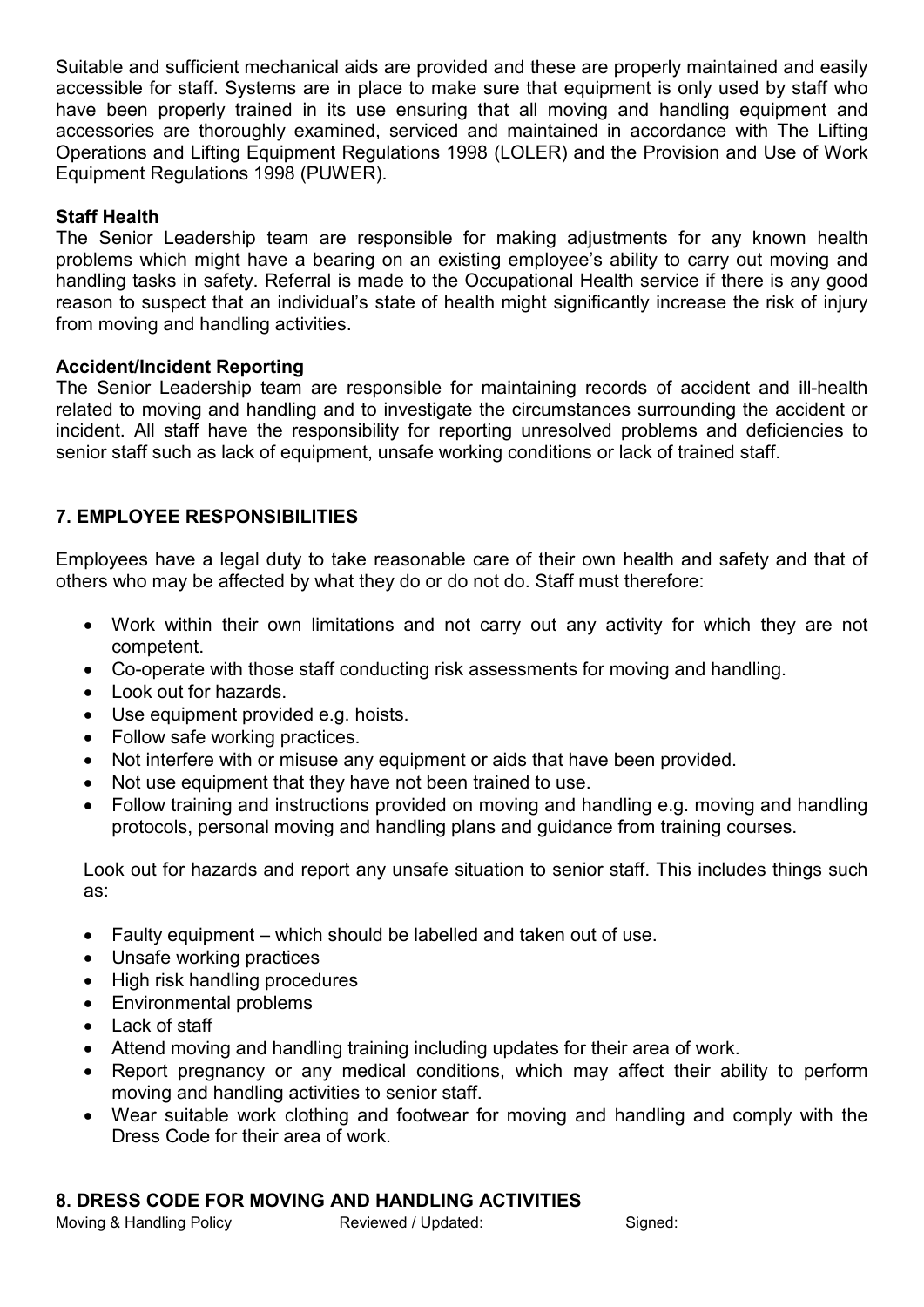The following dress code is strongly recommended for staff who are involved in hazardous moving and handling tasks:

- Flat, supportive footwear with a non-slip sole. Open-toed sandals should not be worn.
- Trousers or coulottes for female staff instead of dresses or skirts.
- Tops or tunics should be non-restrictive and allow ease of movement. NO SCARVES.
- Personal protective equipment e.g. gloves and protective footwear should also be worn in accordance with local risk assessments for some groups of staff.
- Fingernails should be short so as not to cause any trauma to the person's skin.

Staff should not wear jewellery, which may cause harm to themselves or the person being moved. Examples of inappropriate jewellery include:

- watches and rings with sharp edges
- large hoop earrings
- necklaces and bracelets
- face piercings

# **All staff should also refer to and adhere to the dress code**

# **9. TRAINING**

In order to meet their statutory responsibility Pendle Community High School and College will ensure that suitable and sufficient training is provided for all staff. All new staff will undergo moving and handling training as part of their induction programme and where possible prior to the commencement of duties. All new staff involved in moving and handling will take part in a supportive role with a trained colleague. Training programmes will be based on the ergonomic and problem solving approach to moving and handling, People Moving People, and include the following elements as a minimum requirement:

- The human, economic and legal costs of MSDs. Relevant health and safety legislation including Human Rights and the need for balanced decision-making.
- The anatomy and function of the spine and the causes of MSDs.
- Basic ergonomic and manual handling principles.
- Assessment skills and knowledge of the assessment process.
- Current moving and handling techniques.
- Use of relevant mechanical aids and equipment.

It is recommended that refresher training be provided every two years for all staff. More frequent training may be required in some areas depending on the findings of local risk assessments. Training must also be provided if new equipment is provided in the workplace or if there is a change in the work situation e.g. changes to the environment or changes in service delivery. At PCHS & C regular mentoring and monitoring is provided by moving and handling trainers.

Accurate training records will be kept for all training courses to include:

- Signature of trainer
- Signature of staff attendance
- Course programme and learning outcomes
- Course content including details of practical work covered.

Training programmes will be reviewed and monitored regularly to ensure that they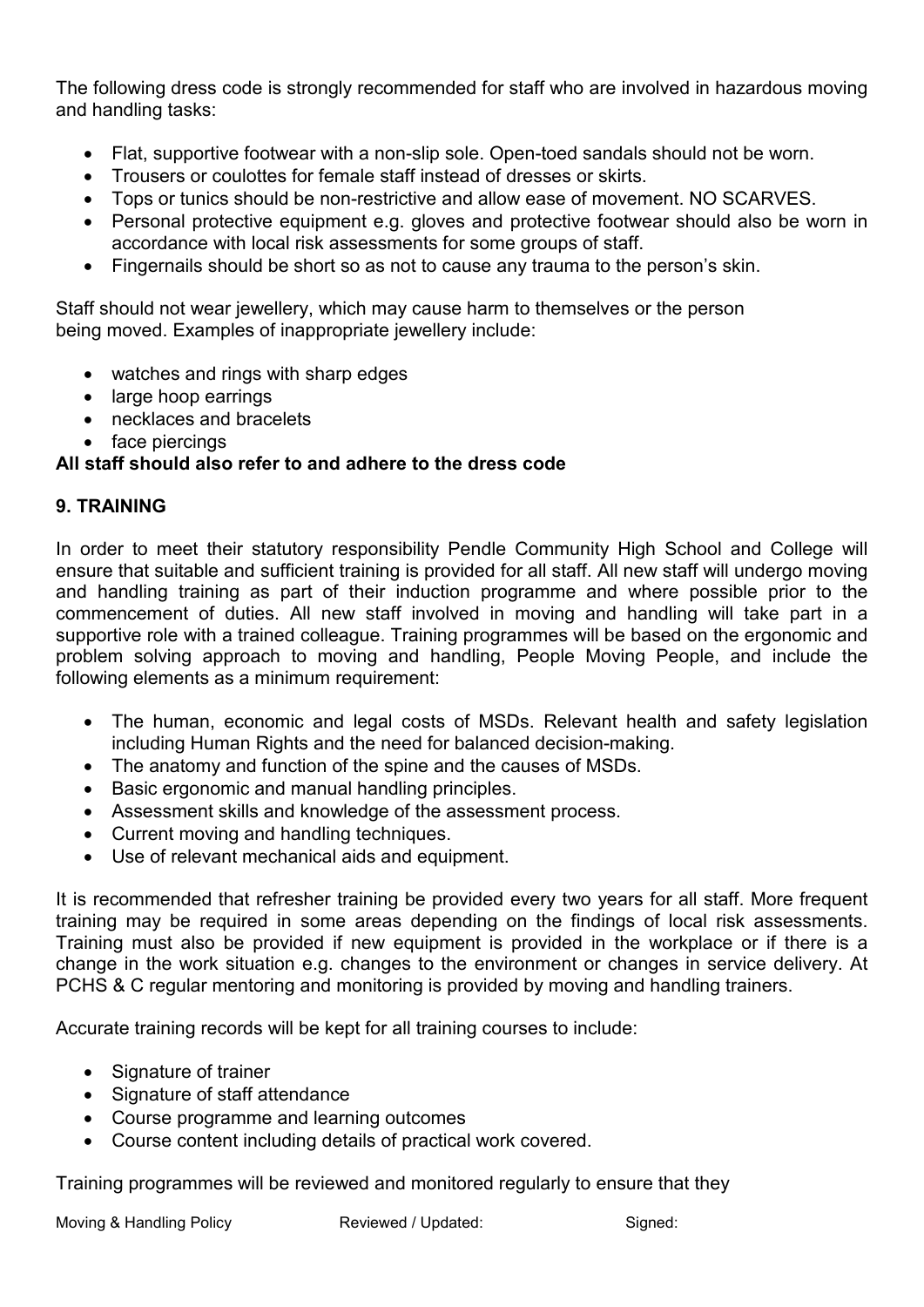continue to meet the needs of staff at Pendle Community High School and College. **10. RISK ASSESSMENTS**

# **RISK ASSESSMENTS FOR MOVING AND HANDLING PEOPLE**

A written moving and handling assessment is completed for the young people who need assistance to move. The assessment should cover the following areas:

- Assessor's details and signature, assessment date and review date.
- Personal information of the person, including height and weight.
- The person's personal wishes on mobility (If possible).
- Details of relevant medical diagnosis/problems.
- Handling hazards and constraints.
- Details of any equipment or aids being used.
- A detailed moving and handling plan for all foreseeable handling tasks including techniques and equipment to be used.
- Numbers of staff required to perform handling tasks.

# **RISK ASSESSMENTS FOR LOAD HANDLING**

Trained personnel will perform the initial risk assessment. Staff from the work area should also be involved in the risk assessment process.

# **12. COLLABORATIVE WORKING**

All staff including those employed by education & health services e.g. school nurse will communicate effectively in relation to moving and handling issues in order to achieve a consistent approach and to reduce the health and safety risks of all those involved.

#### **13. MONITORING**

Pendle Community High School & College will monitor the policy to ensure its successful adoption and implementation. It is recommended that the following monitoring tools be put in place:

- Regular audits of people handling assessments and care plans.
- Workplace observations to check that handling methods are consistent with the individual assessments and professional standards for the handling of people.
- Reports of manual handling accidents and incidents.
- Reports of sickness absence associated with manual handling.
- Inspection of manual handling accident/incident forms by the Moving and Handling Advisor or Health and Safety Advisor.
- The reported number of civil claims from employees.
- The reported number of complaints from the person/relatives associated with moving and handling.
- The results of workplace Health and Safety Inspections and Safety Audits.
- Equipment Audits to check that sufficient equipment is properly maintained is available for staff use.
- Reports of training attendance.
- Workplace supervision by senior staff to ensure that safe working practices are followed.